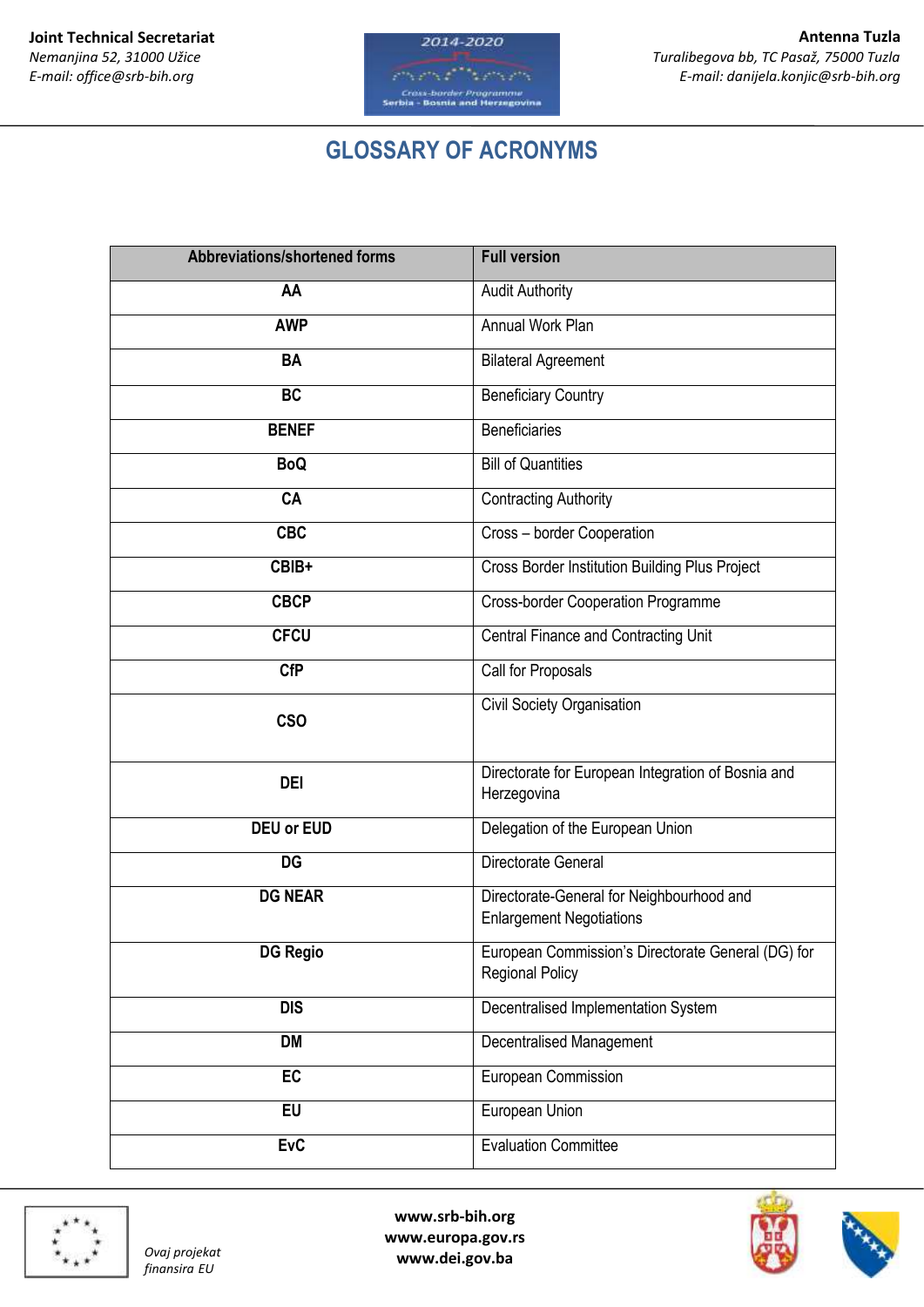*Nemanjina 52, 31000 Užice E-mail: office@srb-bih.org*





| <b>FA</b>         | <b>Financing Agreement</b>                                                                        |
|-------------------|---------------------------------------------------------------------------------------------------|
| <b>FA</b>         | <b>Financing Agreement</b>                                                                        |
| <b>FIF</b>        | <b>Financial Identification Form</b>                                                              |
| <b>FM</b>         | Financial management                                                                              |
| <b>FWA</b>        | Framework Agreement                                                                               |
| <b>FWC</b>        | Framework Contract                                                                                |
| <b>GB</b>         | <b>Grant Beneficiaries</b>                                                                        |
| GC                | <b>General Conditions (of Contract)</b>                                                           |
| <b>GDP</b>        | <b>Gross domestic Product</b>                                                                     |
| GfA               | <b>Guidelines for Applicants</b>                                                                  |
| GoS               | Government of Serbia                                                                              |
| <b>GS</b>         | Grant scheme                                                                                      |
| <b>HOS</b>        | Head of Operating Structure                                                                       |
| <b>HR</b>         | Human Resources                                                                                   |
| IB                | Implementing body                                                                                 |
| IM                | Indirect management                                                                               |
| <b>IPA</b>        | Instrument for Pre-Accession Assistance for the period<br>2007 - 2013, often referred to as IPA I |
| <b>IPA II</b>     | Instrument for Pre-Accession Assistance for the period<br>2014-2020                               |
| IR                | Implementing Regulation                                                                           |
| <b>ISDACON IS</b> | Information System for Coordination of the<br>Development Assistance to the Republic of Serbia    |
| <b>JMC</b>        | Joint Monitoring Committee                                                                        |
| <b>JSC</b>        | Joint Steering Committee                                                                          |
| <b>JTF</b>        | Joint Task Force                                                                                  |
| <b>JTS</b>        | <b>Joint Technical Secretariat</b>                                                                |
| <b>KE</b>         | Key expert                                                                                        |
| <b>LfM</b>        | Log Frame Matrix                                                                                  |
| <b>MEI</b>        | Ministry of European Integration of the Republic of<br>Serbia                                     |
| <b>MoU</b>        | Memorandum of Understanding                                                                       |



*finansira EU*



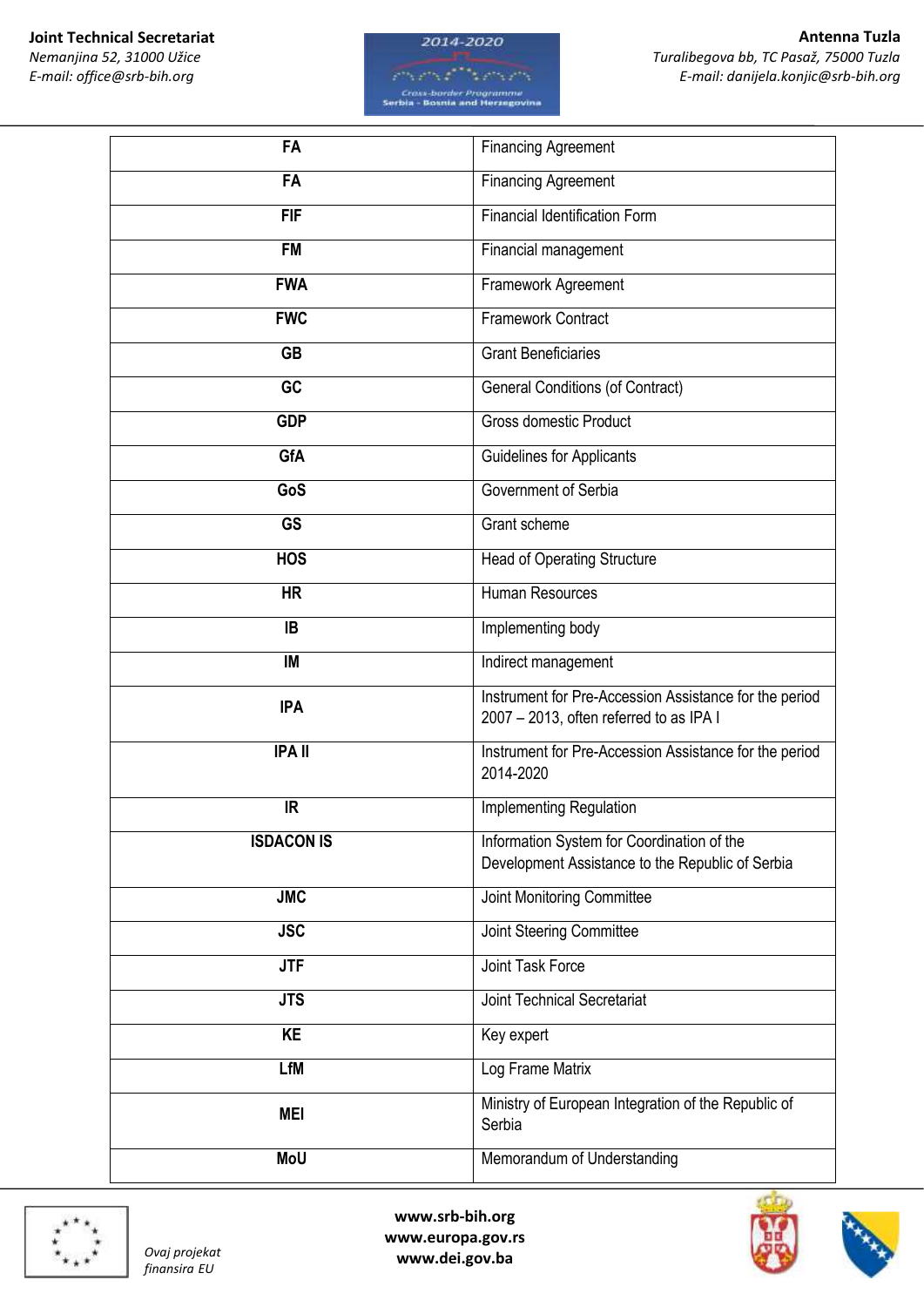*Nemanjina 52, 31000 Užice E-mail: office@srb-bih.org*





| <b>MIS</b>      | Management Information System                                                              |
|-----------------|--------------------------------------------------------------------------------------------|
| <b>MoP</b>      | Manual of Procedures                                                                       |
| <b>MS</b>       | Management Structure                                                                       |
| N/A             | Not Applicable                                                                             |
| <b>NAO</b>      | National Authorising Officer                                                               |
| NAO SO          | NAO Support Office                                                                         |
| <b>NBS</b>      | National Bank of Serbia                                                                    |
| <b>NCP</b>      | <b>National Contact Point</b>                                                              |
| <b>NGO</b>      | Non-governmental Organisation                                                              |
| <b>NKE</b>      | Non-key expert                                                                             |
| <b>NF</b>       | National Fund                                                                              |
| <b>NIPAC</b>    | National IPA Coordinator                                                                   |
| <b>NIPAC TS</b> | National IPA Coordinator Technical Secretariat, in the<br>context of TAIB - part of the OS |
| <b>0&amp;M</b>  | Organisation and Methodology                                                               |
| <b>OP</b>       | Operational Programme                                                                      |
| <b>OS</b>       | <b>Operating Structure</b>                                                                 |
| <b>PAC</b>      | Provisional Acceptance Certificate                                                         |
| <b>PCM</b>      | Project Cycle Management                                                                   |
| <b>PD</b>       | Programme Document                                                                         |
| <b>PGP</b>      | Procurement and Grants Plan                                                                |
| <b>PIM</b>      | Programme Implementation Manual                                                            |
| <b>PMR</b>      | <b>Project Monitoring Report</b>                                                           |
| PO              | Payment Order                                                                              |
| <b>PR</b>       | <b>Payment Request</b>                                                                     |
| <b>PRAG</b>     | Practical guide to contract procedures for EC external<br>actions                          |
| <b>PSC</b>      | <b>Project Steering Committee</b>                                                          |
| <b>PSF</b>      | Partner Search Forum                                                                       |
| <b>RfF</b>      | Requests for Funds                                                                         |
|                 |                                                                                            |



*finansira EU*